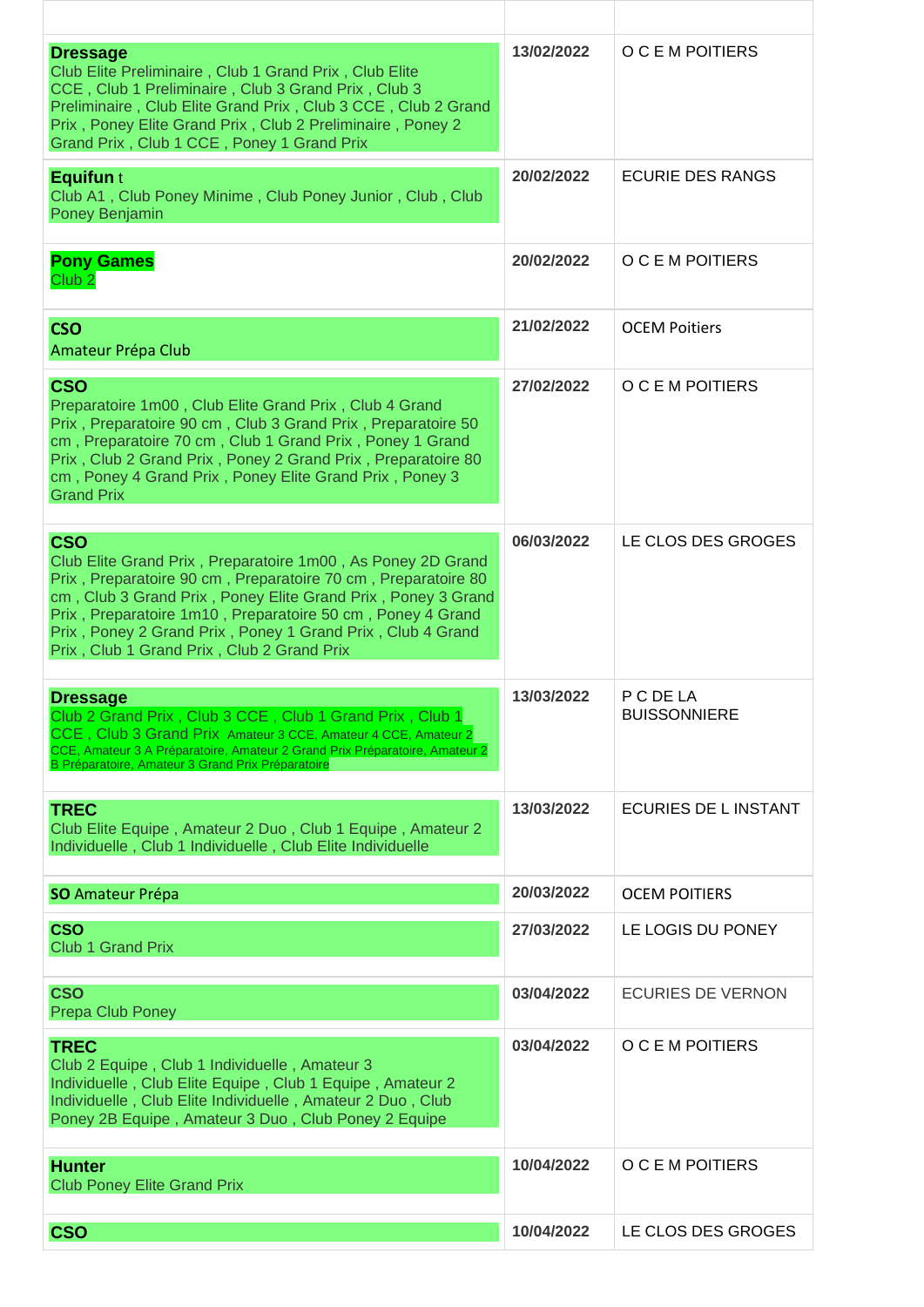| Preparatoire 50 cm                                                                                                                                                                                                                                                                                                                               |                   |                                                     |
|--------------------------------------------------------------------------------------------------------------------------------------------------------------------------------------------------------------------------------------------------------------------------------------------------------------------------------------------------|-------------------|-----------------------------------------------------|
| <b>CSO</b><br><b>Club 1 Grand Prix</b>                                                                                                                                                                                                                                                                                                           | 17/04/2022        | LE LOGIS DU PONEY                                   |
| <b>TREC</b><br>Club Poney 2 Individuelle Speciale PTV                                                                                                                                                                                                                                                                                            | 24/04/2022        | <b>ECURIE DES RANGS</b>                             |
| <b>CSO</b><br>Preparatoire 1m00, Club Elite Grand Prix, Club 4 Grand<br>Prix, Preparatoire 90 cm, Club 3 Grand Prix, Preparatoire 50<br>cm, Preparatoire 70 cm, Club 1 Grand Prix, Poney 1 Grand<br>Prix, Club 2 Grand Prix, Poney 2 Grand Prix, Preparatoire 80<br>cm, Poney 4 Grand Prix, Poney Elite Grand Prix, Poney 3<br><b>Grand Prix</b> | 01/05/2022        | O C E M POITIERS                                    |
| <b>Pony Games</b><br>Club A2 Moustique                                                                                                                                                                                                                                                                                                           | 01/05/2022        | LE LOGIS DU PONEY                                   |
| <b>CSO</b><br>Preparatoire 50 cm                                                                                                                                                                                                                                                                                                                 | 08/05/2022        | LE CLOS DES GROGES                                  |
| <b>Dressage</b><br>Club <sub>4</sub><br><b>Equifeel</b><br>Club <sub>2</sub><br><b>Hunter</b><br>Club 4 Fig Imposees, Club 2 Maniabilite, Club 2 Fig<br>Imposees, Club 3 Fig Imposees, Club 1 Maniabilite, Club 3<br>Maniabilite, Club Elite Fig Imposees, Club 1 Fig<br>Imposees, Club Elite Maniabilite                                        | 08/05/2022        | ECURIES DE L INSTANT                                |
| <b>TREC</b><br>Club Elite Speciale Individuelle PTV, Club 1 Speciale<br>Individuelle PTV                                                                                                                                                                                                                                                         | 15/05/2022        | <b>CENTRE EQUESTRE DU</b><br><b>PAS DE LA GROIE</b> |
| <b>TREC</b><br><b>Club Elite Individuelle</b>                                                                                                                                                                                                                                                                                                    | 21/05/2022        | LA VALLEE DES CERFS                                 |
| <b>Derb Eventing</b><br><b>Club Elite</b>                                                                                                                                                                                                                                                                                                        | 22/05/2022        | O C E M POITIERS                                    |
| <b>CSO</b><br>Amateur Pro Prépa                                                                                                                                                                                                                                                                                                                  | 21 et<br>22/05/22 | <b>MFR FONTEVEILLE</b>                              |
| <b>CCE</b><br>Club 1, Poney Elite, Club 3, Preparatoire Club, Poney 1, Club<br>$\overline{2}$                                                                                                                                                                                                                                                    | 22/05/2022        | P C DE LA<br><b>BUISSONNIERE</b>                    |
| <b>CSO</b><br><b>Club Poney Prepa</b>                                                                                                                                                                                                                                                                                                            | 29/05/2022        | PC FORET DE<br><b>MOULIERE</b>                      |
| <b>CSO</b><br>Preparatoire 50 cm                                                                                                                                                                                                                                                                                                                 | 05/06/2022        | LE CLOS DES GROGES                                  |
| <b>Equifeel</b><br>Club A                                                                                                                                                                                                                                                                                                                        | 05/06/2022        | <b>LES PONEYS DE</b><br><b>MONTHOIRON</b>           |
| <b>CSO</b><br>Amateur, Prépa                                                                                                                                                                                                                                                                                                                     | 12/06/2022        | PC FORET DE<br><b>MOULIERE</b>                      |